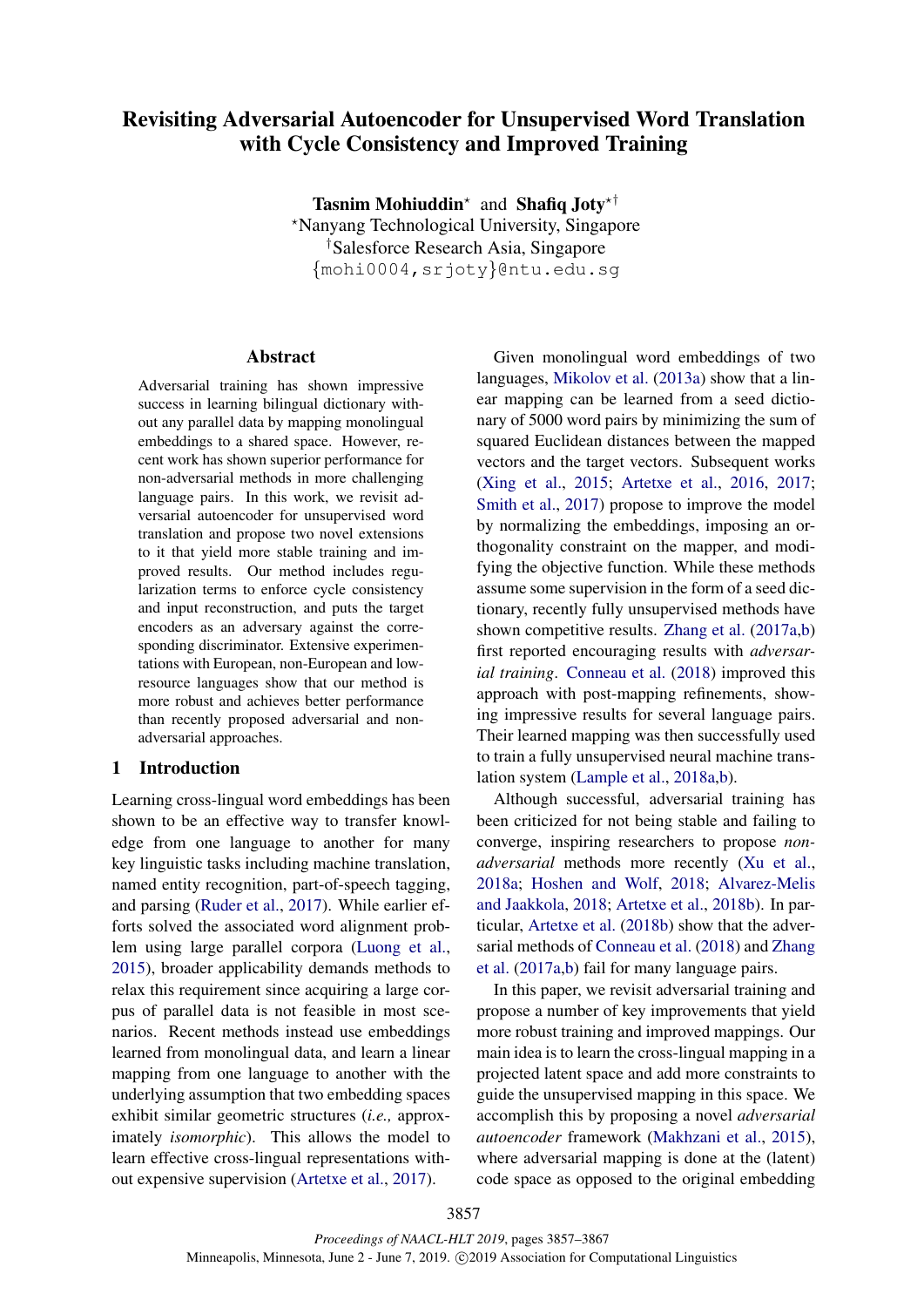space (Figure 1). This gives the model the flexibility to automatically induce the required geometric structures in its latent code space that could potentially yield better mappings. Søgaard et al. (2018) recently find that the *isomorphic* assumption made by most existing methods does not hold in general even for two closely related languages like English and German. In their words *"approaches based on this assumption have important limitations"*. By mapping the latent vectors through adversarial training, our approach therefore departs from the isomorphic assumption.

In our adversarial training, not only the mapper but also the target encoder is trained to fool the discriminator. This forces the discriminator to improve its discrimination skills, which in turn pushes the mapper to generate indistinguishable translation. To guide the mapping, we include two additional constraints. Our first constraint enforces *cycle consistency* so that code vectors after being translated from one language to another, and then translated back to their source space remain close to the original vectors. The second constraint ensures reconstruction of the original input word embeddings from the back-translated codes. This grounding step forces the model to retain word semantics during the mapping process.

We conduct a series of experiments with six different language pairs (in both directions) comprising European, non-European, and low-resource languages from two different datasets. Our results show that our model is more robust and yields significant gains over Conneau et al. (2018) for all translation tasks in all evaluation measures. Our method also gives better initial mapping compared to other existing methods (Artetxe et al., 2018b). We also perform an extensive ablation study to understand the contribution of different components of our model. The study reveals that cycle consistency contributes the most, while adversarial training of the target encoder and post-cycle reconstruction also have significant effect. We have released our source code at https://ntunlpsg.github.io/ project/unsup-word-translation/

The remainder of this paper is organized as follows. After discussing related work in Section 2, we present our unsupervised word translation approach with adversarial autoencoder in Section 3. We describe our experimental setup in Section 4, and present our results with in-depth analysis in Section 5. Finally, we summarize our findings with possible future directions in Section 6.

# 2 Related Work

In recent years a number of methods have been proposed to learn bilingual dictionary from monolingual word embeddings.<sup>1</sup> Many of these methods use an initial seed dictionary. Mikolov et al. (2013a) show that a linear transformation can be learned from a seed dictionary of 5000 pairs by minimizing the squared Euclidean distance. In their view, the key reason behind the good performance of their model is the similarity of geometric arrangements in vector spaces of the embeddings of different languages. For translating a new source word, they map the corresponding word embedding to the target space using the learned mapping and find the nearest target word. In their approach, they found that simple linear mapping works better than non-linear mappings with multilayer neural networks.

Xing et al. (2015) enforce the word vectors to be of unit length during the learning of the embeddings and modify the objective function for learning the mapping to maximize the cosine similarity instead of using Euclidean distance. To preserve length normalization after mapping, they enforce the *orthogonality* constraint on the mapper. Instead of learning a mapping from the source to the target embedding space, Faruqui and Dyer (2014) use a technique based on Canonical Correlation Analysis (CCA) to project both source and target embeddings to a common low-dimensional space, where the correlation of the word pairs in the seed dictionary is maximized. Artetxe et al. (2016) show that the above methods are variants of the same core optimization objective and propose a closed form solution for the mapper under orthogonality constraint. Smith et al. (2017) find that this solution is closely related to the orthogonal *Procrustes* solution. In their follow-up work, Artetxe et al. (2017) obtain competitive results using a seed dictionary of only 25 word pairs. They propose a *self-learning framework* that performs two steps iteratively until convergence. In the first step, they use the dictionary (starting with the seed) to learn a linear mapping, which is then used in the second step to induce a new dictionary.

A more recent line of research attempts to eliminate the seed dictionary totally and learn the map-

<sup>&</sup>lt;sup>1</sup> see (Ruder et al., 2017) for a nice survey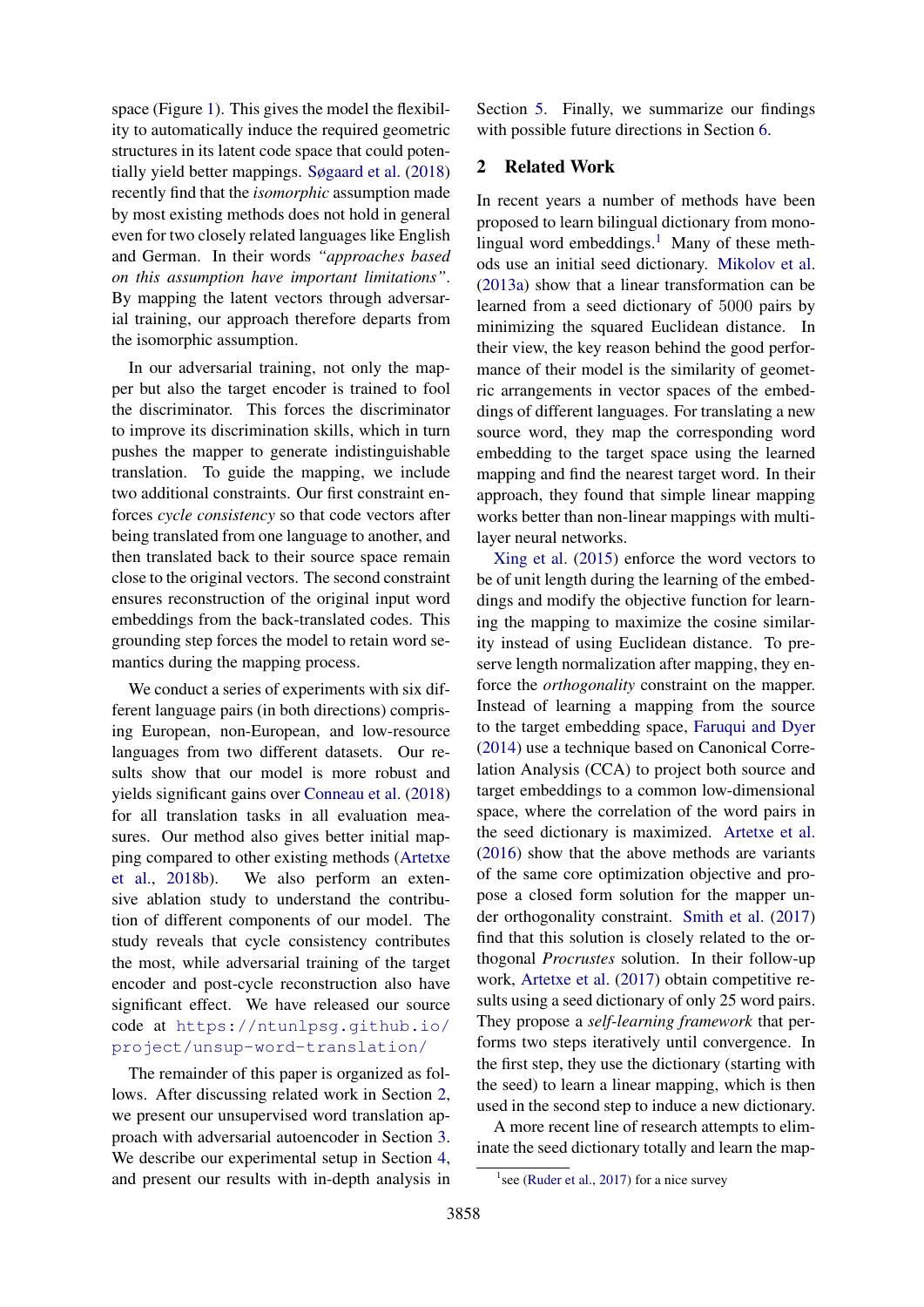ping in a purely unsupervised way. This was first proposed by Miceli Barone (2016), who initially used an adversarial network similar to Conneau et al. (2018), and found that the mapper (which is also the encoder) translates everything to a single embedding, known commonly as the *mode collapse* issue (Goodfellow, 2017). To preserve diversity in mapping, he used a decoder to reconstruct the source embedding from the *mapped embedding*, extending the framework to an adversarial autoencoder. His preliminary qualitative analysis shows encouraging results but not competitive with methods using bilingual seeds. He suspected issues with training and with the isomorphic assumption. In our work, we successfully address these issues with an improved model that also relaxes the isomorphic assumption. Our model uses two separate autoencoders, one for each language, which allows us to put more constraints to guide the mapping. We also distinguish the role of an encoder from the role of a mapper. The encoder projects embeddings to latent code vectors, which are then translated by the mapper.

Zhang et al. (2017a) improved adversarial training with orthogonal parameterization and cycle consistency. To aid training, they incorporate additional techniques like noise injection which works as a regularizer. For selecting the best model, they rely on sharp drops of the discriminator accuracy. In their follow-up work (Zhang et al., 2017b), they minimize Earth-Mover's distance between the distribution of the transformed source embeddings and the distribution of the target embeddings. Conneau et al. (2018) show impressive results with adversarial training and refinement with the Procrustes solution. Instead of using the adversarial loss, Xu et al. (2018a) use Sinkhorn distance and adopt cycle consistency inspired by the CycleGAN (Zhu et al., 2017). We also incorporate cycle consistency along with the adversarial loss. However, while all these methods learn the mapping in the original embedding space, our approach learns it in the latent code space considering both the mapper and the target encoder as adversary. In addition, we use a postcycle reconstruction to guide the mapping.

A number of non-adversarial methods have also been proposed recently. Artetxe et al. (2018b) learn an initial dictionary by exploiting the structural similarity of the embeddings and use a robust self-learning algorithm to improve it iteratively.

Hoshen and Wolf (2018) align the second moment of word distributions of the two languages using principal component analysis (PCA) and then refine the alignment iteratively using a variation of the Iterative Closest Point (ICP) method used in computer vision. Alvarez-Melis and Jaakkola (2018) cast the problem as an optimal transport problem and exploit the Gromov-Wasserstein distance which measures how similarities between pairs of words relate across languages.

## 3 Approach

Let  $\mathcal{X} = \{x_1, ..., x_n\}$  and  $\mathcal{Y} = \{y_1, ..., y_m\}$ be two sets consisting of  $n$  and  $m$  word embeddings of d-dimensions for a source and a target language, respectively. We assume that  $\mathcal X$  and  $\mathcal Y$ are trained independently from monolingual corpora. Our aim is to learn a mapping  $f(x)$  in an unsupervised way (*i.e.,* no bilingual dictionary given) such that for every  $x_i$ ,  $f(x)$  corresponds to its translation in  $\mathcal Y$ . Our overall approach follows the same sequence of steps as Conneau et al. (2018):

- (i) Induction of seed dictionary through adversarial training.
- (ii) Iterative refinement of the initial mapping through the Procrustes solution.
- (iii) Apply CSLS for nearest neighbor search.

We propose a novel adversarial autoencoder model to learn the initial mapping for inducing a seed dictionary in step (i), and we adopt existing refinement methods for steps (ii) and (iii).

## 3.1 Adversarial Autoencoder for Initial Dictionary Induction

Our proposed model (Figure 1) has two autoencoders, one for each language. Each autoencoder comprises an encoder  $E_{\mathcal{X}}$  (res.  $E_{\mathcal{Y}}$ ) and a decoder  $D_{\mathcal{X}}$  (res.  $D_{\mathcal{Y}}$ ). The encoders transform an input x (res. y) into a latent code  $z_x$  (res.  $z_y$ ) from which the decoders try to reconstruct the original input. We use a linear encoder and  $l_2$  reconstruction loss

$$
z_{x_i} = \theta_{E_{\mathcal{X}}} x_i; \qquad \hat{x}_i = \theta_{D_{\mathcal{X}}} z_{x_i} \tag{1}
$$

$$
\mathcal{L}_{\text{autoenc}_{\mathcal{X}}}(\theta_{E_{\mathcal{X}}}, \theta_{D_{\mathcal{X}}}) = \frac{1}{n} \sum_{i=1}^{n} ||x_i - \hat{x}_i||^2 \quad (2)
$$

where  $\theta_{E_{\mathcal{X}}} \in \mathbb{R}^{c \times d}$  and  $\theta_{D_{\mathcal{X}}} \in \mathbb{R}^{d \times c}$  are the parameters of the encoder and the decoder for ddimensional word embedding and c-dimensional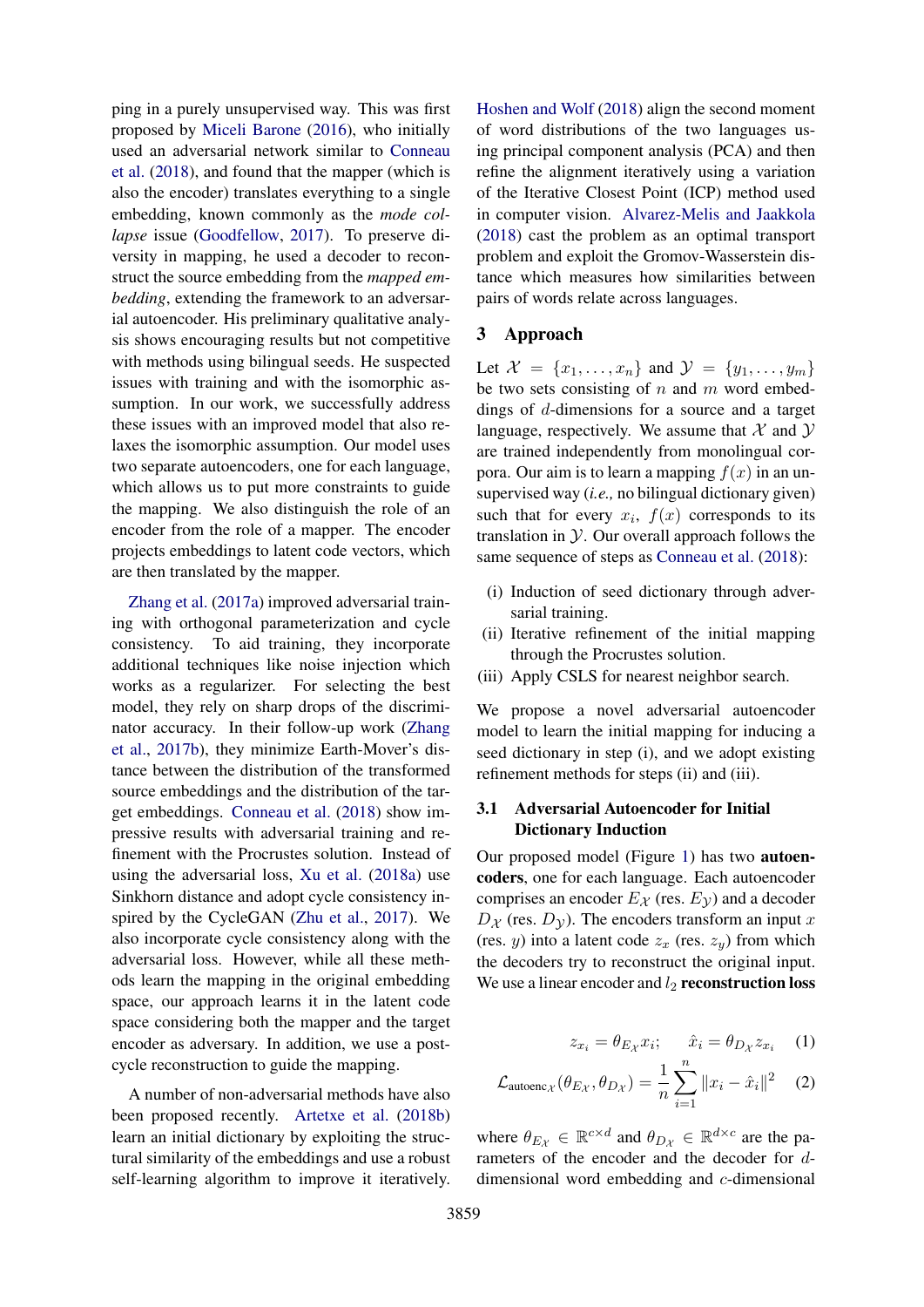

Figure 1: Our proposed adversarial autoencoder framework for unsupervised word translation.

code vector.<sup>2</sup> The encoder, decoder and the reconstruction loss for the other autoencoder (autoenc $y$ ) is similarly defined.

Let  $q(z_x|x)$  and  $q(z_y|y)$  be the encoding distributions of the two autoencoders. We use *adversarial training* to find a mapping between  $q(z_x|x)$ and  $q(z_y|y)$ . This is in contrast with most existing methods (*e.g.,* Conneau et al. (2018); Artetxe et al. (2017)) that directly map the distribution of the source word embeddings  $p(x)$  to the distribution of the target  $p(y)$ . As Søgaard et al. (2018) pointed out, the *isomorphism* does not hold in general between the word embedding spaces of two languages. Mapping the latent codes gives our model more flexibility to induce the required semantic structures in its code space that could potentially yield more accurate mappings.

As shown in Figure 1, we include two linear **mappings**  $G : \mathcal{Z}_x \to \mathcal{Z}_y$  and  $F : \mathcal{Z}_y \to \mathcal{Z}_x$ to project the code vectors (samples from  $q(.|.)$ ) from one language to the other. In addition, we have two language **discriminators**,  $L_{\mathcal{X}}$  and  $L_{\mathcal{Y}}$ . The discriminators are trained to discriminate between the mapped codes and the encoded codes, while the mappers and encoders are jointly trained to fool their respective discriminator. This results in a three-player game, where the discriminator tries to identify the origin of a code, and the mapper and the encoder act together to prevent the discriminator to succeed by making the mapped vector and the encoded vector as similar as possible.

**Discriminator Loss** Let  $\theta_{L_X}$  and  $\theta_{L_Y}$  denote the parameters of the two discriminators, and  $W_G$  and  $W_F$  are the mapping weight matrices. The loss for the source discriminator  $L_{\mathcal{X}}$  can be written as

$$
\mathcal{L}_{L_{\mathcal{X}}}(\theta_{L_{\mathcal{X}}}|W_{F}, \theta_{E_{\mathcal{X}}}) = -\frac{1}{m} \sum_{j=1}^{m} \log P_{L_{\mathcal{X}}}(\text{src} = 0|F(z_{y_{j}}))
$$

$$
-\frac{1}{n} \sum_{i=1}^{n} \log P_{L_{\mathcal{X}}}(\text{src} = 1|z_{x_{i}}) \quad (3)
$$

where  $P_{L_X}(\text{src}|z)$  is the probability according to  $L_X$  to distinguish whether z is coming from the source encoder ( $src = 1$ ) or from the target-tosource mapper  $F$  (src = 0). The discrimination loss  $\mathcal{L}_{Ly}(\theta_{Ly}|W_G, \theta_{Ey})$  is similarly defined for the target discriminator  $L<sub>y</sub>$  using G and  $E<sub>y</sub>$ .

Our discriminators have the same architecture as Conneau et al. (2018). It is a feed-forward network with two hidden layers of size 2048 and Leaky-ReLU activations. We apply dropout with a rate of 0.1 on the input to the discriminators. Instead of using 1 and 0, we also apply a smoothing coefficient ( $s = 0.2$ ) in the discriminator loss.

Adversarial Loss The mappers and encoders are trained jointly with the following adversarial loss to fool their respective discriminators.

$$
\mathcal{L}_{\text{adv}}(W_F, \theta_{E_{\mathcal{X}}} | \theta_{L_{\mathcal{X}}}) = -\frac{1}{m} \sum_{i=1}^{m} \log P_{L_{\mathcal{X}}}(\text{src} = 1 | F(z_{y_j}))
$$

$$
- \frac{1}{n} \sum_{i=1}^{n} \log P_{L_{\mathcal{X}}}(\text{src} = 0 | z_{x_i}) \quad (4)
$$

The adversarial loss for mapper G and encoder  $E_{\mathcal{V}}$ is similarly defined. Note that we consider both the mapper and the target encoder as generators. This is in contrast to existing adversarial methods, which do not use any autoencoder in the target side. The mapper and the target encoder team up to fool the discriminator. This forces the discriminator to improve its skill and vice versa for the generators, forcing them to produce indistinguishable codes through better mapping.

Cycle Consistency and Reconstruction The adversarial method introduced above maps a "bag" of source embeddings to a "bag" of target embeddings, and in theory, the mapper can match the target language distribution. However, mapping at the bag level is often insufficient to learn the individual word level mappings. In fact, there exist infinite number of possible mappings that can match the same target distribution. Thus to learn better mappings, we need to enforce more constraints to our objective.

The first form of constraints we consider is cycle consistency to ensure that a source code  $z_x$ 

 $2$ We also experimented with a non-linear encoder, but it did not work well.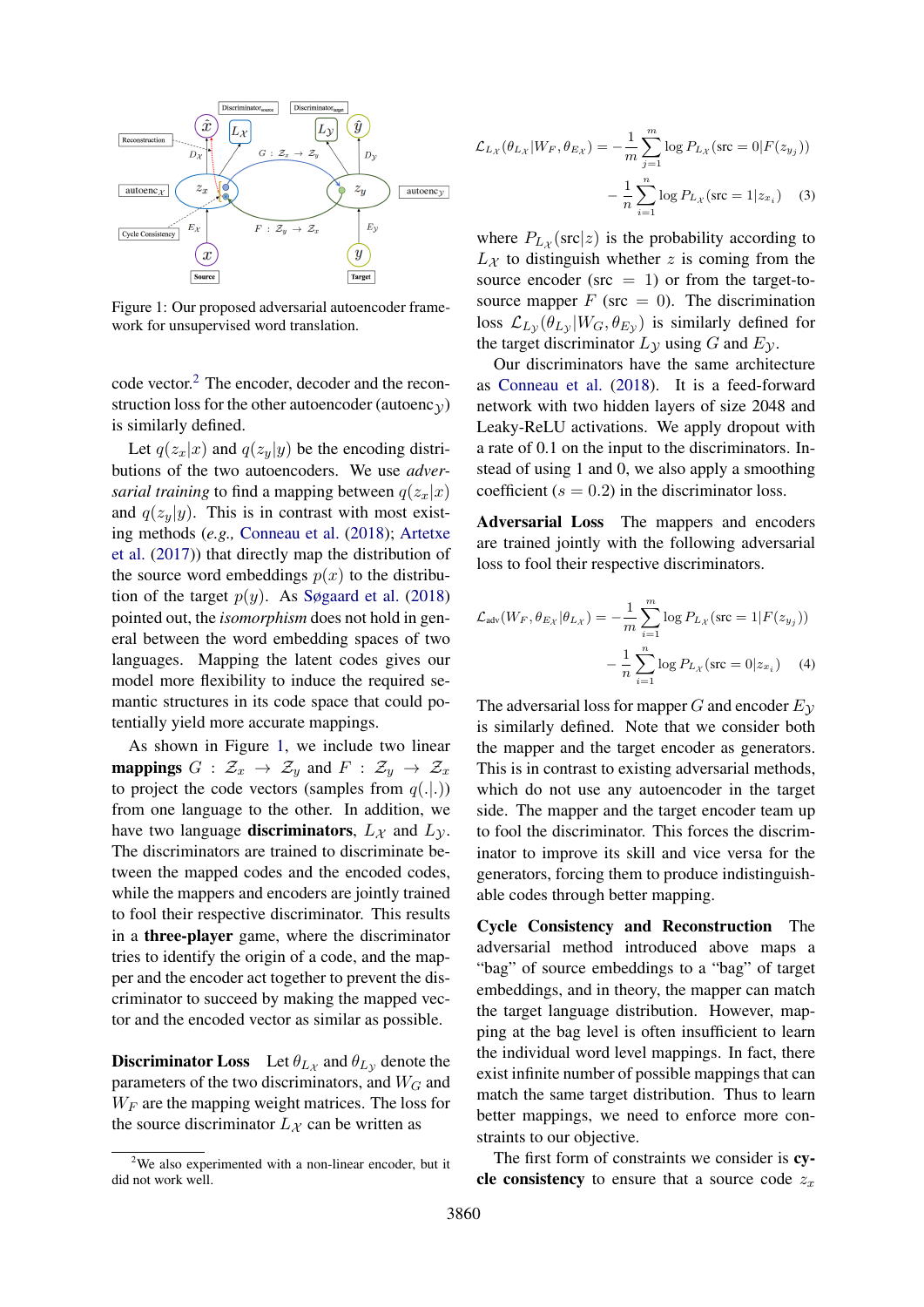translated to the target language code space, and translated back to the original space remains unchanged, *i.e.*,  $z_x \rightarrow G(z_x) \rightarrow F(G(z_x)) \approx z_x$ . Formally, the cycle consistency loss in one direction:

$$
\mathcal{L}_{\text{cyc}}(W_G, W_F) = \frac{1}{n} \sum_{i=1}^{n} ||z_{x_i} - F(G(z_{x_i}))|| \qquad (5)
$$

The loss in the other direction  $(z_u \rightarrow F(z_u) \rightarrow$  $G(F(z_y)) \approx z_y$  is similarly defined. In addition to cycle consistency, we include another constraint to guide the mapping further. In particular, we ask the decoder of the respective autoencoder to reconstruct the original input from the back-translated code. We compute this post-cycle reconstruction loss for the source autoencoder as follows:

$$
\mathcal{L}_{\text{rec}}(\theta_{E_{\mathcal{X}}}, \theta_{D_{\mathcal{X}}}, W_{G}, W_{F}) = \frac{1}{n} \sum_{i=1}^{n} ||x_{i} - D_{\mathcal{X}}(F(G(z_{x_{i}})))||^{2}
$$
\n(6)

The reconstruction loss at the target autoencoder is defined similarly. Apart from improved mapping, both cycle consistency and reconstruction lead to more stable training in our experiments. Specifically, they help our training to converge and get around the *mode collapse* issue (Goodfellow, 2017). Since the model now has to translate the mapped code back to the source code and reconstruct the original word embedding, the generators cannot get away by mapping all source codes to a single target code.

Total Loss The total loss for mapping a batch from source to target is

$$
\mathcal{L}_{\text{src}\to\text{tar}} = \mathcal{L}_{\text{adv}} + \lambda_1 \mathcal{L}_{\text{cyc}} + \lambda_2 \mathcal{L}_{\text{rec}} \qquad (7)
$$

where  $\lambda_1$  and  $\lambda_2$  control the relative importance of the three loss components. Similarly we define the total loss for mapping in the opposite direction  $\mathcal{L}_{\text{tar}\rightarrow\text{src}}$ . The complete objective of our model is:

$$
\mathcal{L}_{total} = \mathcal{L}_{src \to tar} + \mathcal{L}_{tar \to src} \tag{8}
$$

#### 3.2 Training and Dictionary Construction

We present the training procedure of our model and the overall word translation process in Algorithm 1. We first pre-train the autoencoders separately on monolingual embeddings (Step 1). This pre-training is required to induce word semantics (and relations) in the latent code space.

We start adversarial training (Step 2) by updating the discriminators for  $n\_critics$  (5) times, each

Algorithm 1: Unsupervised word translation with cycle-consistent adversarial autoencoder

| <b>Input</b> : Two sets of word embeddings: $X$ and $Y$                                     |
|---------------------------------------------------------------------------------------------|
| // Initial autoencoder training                                                             |
| 1. Train autoenc $\chi$ and autoency separately for some                                    |
| epochs on monolingual embeddings (Eq. 2);                                                   |
| // Adversarial training                                                                     |
| 2. for <i>n_epochs</i> do                                                                   |
| for <i>n_iterations</i> do                                                                  |
| // Critic update                                                                            |
| for <i>n_critics</i> do                                                                     |
| ( <i>i</i> ) Sample a batch from $X$ and $Y$                                                |
| (ii) Update discriminators $(L_X, L_Y)$ (Eq. 3)                                             |
| end                                                                                         |
| (a) Sample a batch from $X$ as source and $Y$ as<br>target                                  |
| (b) Update mapper G and encoder $EV$ on                                                     |
| adversarial loss to fool $Ly$ (Eq. 4)                                                       |
| $(c)$ Update mappers G and F on cycle                                                       |
| consistency loss (Eq. 5)                                                                    |
|                                                                                             |
| (d) Update mappers $(G, F)$ and autoenc $\chi$ on<br>post-cycle reconstruction loss (Eq. 6) |
|                                                                                             |
| // Orthogonalize the mapper<br>$(e)$ Update weight matrices of mapper $G$ and $F$           |
| using:                                                                                      |
| $W_G \leftarrow (1+\beta)W_G - \beta(W_GW_G^T)W_G$                                          |
| $W_F \leftarrow (1+\beta)W_F - \beta(W_F W_F^T)W_F$                                         |
| (f) Sample a batch from $\mathcal Y$ as source and $\mathcal X$ as                          |
| target and update accordingly (symmetric to                                                 |
| $(b)$ - $(e)$ steps).                                                                       |
| end                                                                                         |
| Use <i>validation criterion</i> to save the best model.                                     |
| end                                                                                         |
| // Iterative Procrustes/fine-tuning                                                         |
| 3. Load the best model.                                                                     |
| for <i>n_iterations</i> do                                                                  |
| (a) Build a synthetic dictionary (using source                                              |
| encoder, source-to-target mapper, and CSLS)                                                 |
| (b) Apply the Procrustes solution on the dictionary.                                        |
| end                                                                                         |
| // Test                                                                                     |
| 4. Test the model on gold bilingual dictionary.                                             |

time with a random batch. Then we update the generators (the mapper and target encoder) on the adversarial loss. The mappers then go through two more updates, one for cycle consistency and another for post-cycle reconstruction. The autoencoders (encoder-decoder) in this stage get updated only on the post-cycle reconstruction loss. We also apply the orthogonalization update to the mappers following Conneau et al. (2018) with  $\beta = 0.01$ .

Our training setting is similar to Conneau et al. (2018), and we apply the same pre- and postprocessing steps. We use stochastic gradient descent (SGD) with a batch size of 32, a learning rate of 0.1, and a decay of 0.98.

For selecting the best model, we use the *unsupervised validation criterion* proposed by Conneau et al. (2018), which correlates highly with the mapping quality. In this criterion, 10, 000 most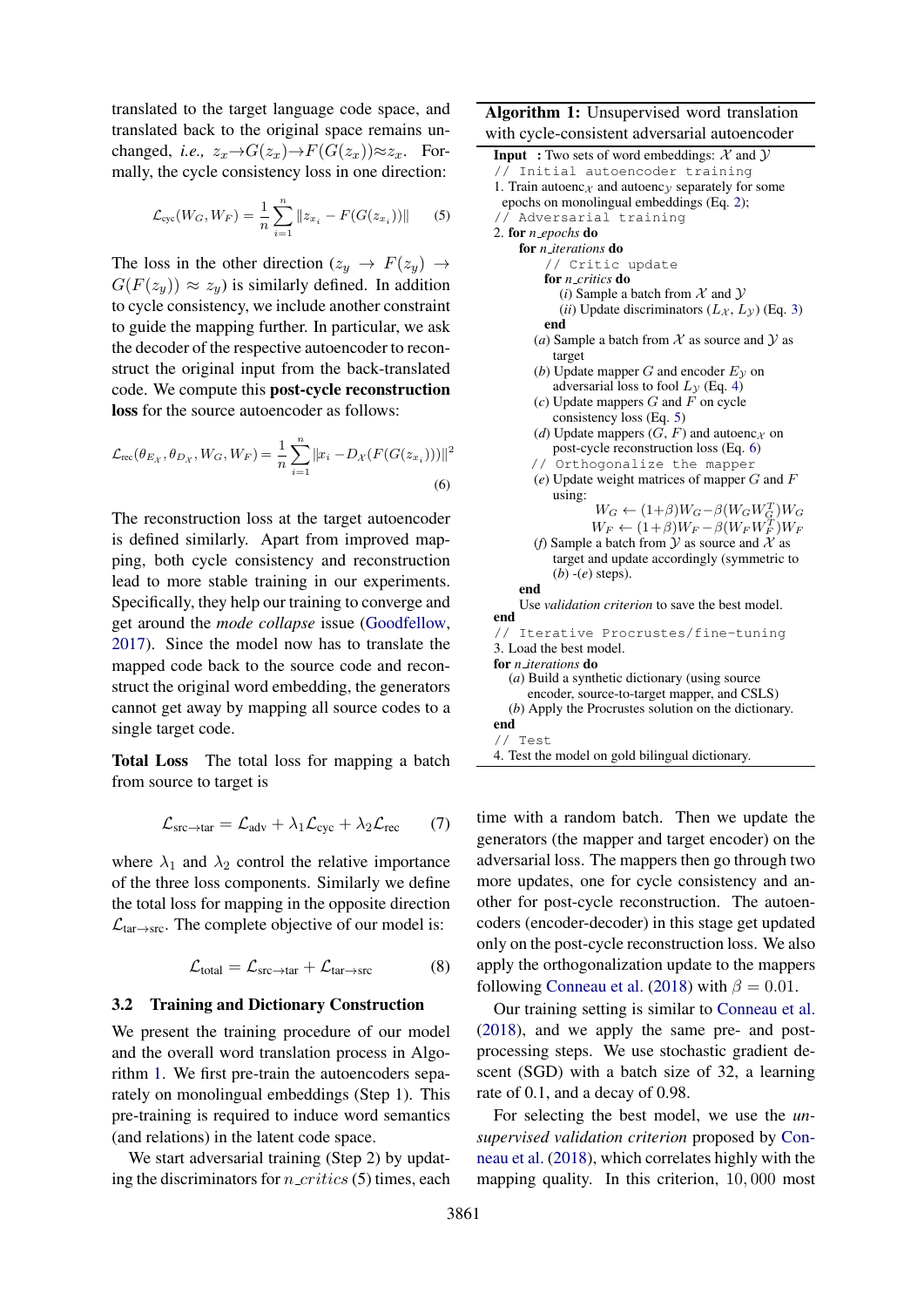frequent source words along with their nearest neighbors in the target space are considered. The average cosine similarity between these pseudo translations is considered as the validation metric.

The initial bilingual dictionary induced by adversarial training (or any other unsupervised method) is generally of lower quality than what could be achieved by a supervised method. Conneau et al. (2018) and Artetxe et al. (2018b) propose fine-tuning methods to refine the initial mappings. Similar to Conneau et al. (2018)), we finetune our initial mappings  $(G \text{ and } F)$  by iteratively solving the *Procrustes* problem and applying a dictionary induction step. This method uses singular value decomposition or SVD of  $\mathcal{Z}_y^T \mathcal{Z}_x$  to find the optimal mappings G (similarly  $SVD(\mathcal{Z}_x^T\mathcal{Z}_y)$ for  $F$ ) given the approximate alignment of words from the previous step. For generating synthetic dictionary in each iteration, we only consider the translation pairs that are mutual nearest neighbors. In our fine-tuning, we run five iterations of this process. For finding the nearest neighbors, we use the Cross-domain Similarity Local Scaling (CSLS) which works better in mitigating the hubness problem (Conneau et al., 2018).

# 4 Experimental Settings

Following the tradition, we evaluate our model on word translation (*a.k.a.* bilingual lexicon induction) task, which measures the accuracy of the predicted dictionary to a gold standard dictionary.

## 4.1 Datasets

We evaluate our model on two different datasets. The first one is from Conneau et al. (2018), which consists of FastText monolingual embeddings of  $(d =)$  300 dimensions (Bojanowski et al., 2017) trained on Wikipedia monolingual corpus and gold dictionaries for 110 language pairs.<sup>3</sup> To show the generality of different methods, we consider European, non-European and low-resource languages. In particular, we evaluate on English (En) from/to Spanish (Es), German (De), Italian (It), Arabic (Ar), Malay (Ms), and Hebrew (He).

We also evaluate on the more challenging dataset of Dinu et al. (2015) and its subsequent extension by Artetxe et al. (2018a). We will refer to this dataset as Dinu-Artexe dataset. From this dataset, we choose to experiment on English

from/to Italian and Spanish. English and Italian embeddings were trained on WacKy corpora using CBOW (Mikolov et al., 2013b), while the Spanish embeddings were trained on WMT News Crawl. The CBOW vectors are also of 300 dimensions.

## 4.2 Baselines

We compare our method with the unsupervised models of Conneau et al. (2018), Artetxe et al. (2018b), Alvarez-Melis and Jaakkola (2018), Xu et al. (2018a), and Hoshen and Wolf (2018).

To evaluate how our unsupervised method compares with methods that rely on a bilingual seed dictionary, we follow Conneau et al. (2018), and compute a supervised baseline that uses the Procrustes solution directly on the seed dictionary (5000 pairs) to learn the mapping function, and then uses CSLS to do the nearest neighbor search. We also compare with the supervised approaches of Artetxe et al. (2017, 2018a), which to our knowledge are the state-of-the-art supervised systems. For some of the baselines, results are reported from their papers, while for the rest we report results by running the publicly available codes on our machine.

For training our model on European languages, the weight for cycle consistency  $(\lambda_1)$  in Eq. 7 was always set to 5, and the weight for post-cycle reconstruction  $(\lambda_2)$  was set to 1. For non-European languages, we use different values of  $\lambda_1$  and  $\lambda_2$  for different language pairs.  $4$  The dimension of the code vectors in our model was set to 350.

## 5 Results

We present our results on European languages on the datasets of Conneau et al. (2018) and Dinu et al. (2015) in Tables 1 and 3, while the results on non-European languages are shown in Table 2. Through experiments, our goal is to assess:

- (i) Does the unsupervised mapping method based on our proposed adversarial autoencoder model improve over the best existing adversarial method of Conneau et al. (2018) in terms of mapping accuracy and convergence (Section 5.1)?
- (ii) How does our unsupervised mapping method compare with other unsupervised and supervised approaches (Section 5.2)?

<sup>3</sup>https://github.com/facebookresearch/ MUSE

<sup>&</sup>lt;sup>4</sup>We did not tune the  $\lambda$  values much, rather used our initial observation. Tuning  $\lambda$  values might yield even better results.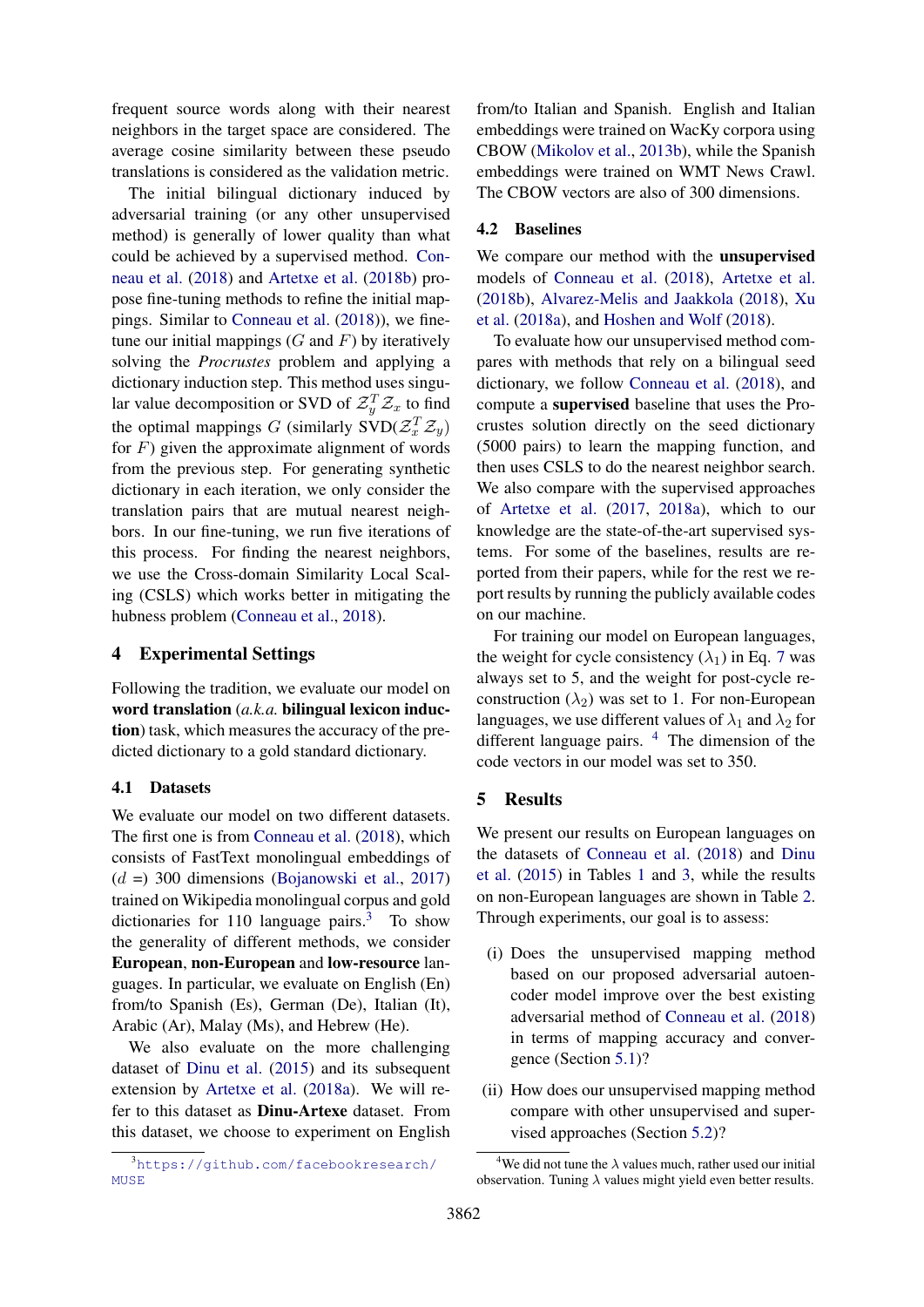|                                                        |       | En-Es                    |                | En-De     | En-It                         |      |
|--------------------------------------------------------|-------|--------------------------|----------------|-----------|-------------------------------|------|
|                                                        |       |                          |                |           |                               |      |
| <b>Supervised</b> (Procrustes-CSLS)                    |       |                          |                |           | 82.4 83.9 75.3 72.7 78.1 78.1 |      |
| <b>Unsupervised Baselines</b>                          |       |                          |                |           |                               |      |
| Artetxe et al. (2018b)                                 |       |                          |                |           | 82.2 84.4 74.9 74.1 78.8 79.5 |      |
| Alvarez and Jaakkola (2018)                            | 81 7  |                          | 80.4 71.9 72.8 |           | 78.9 75.2                     |      |
| Xu et al. (2018b)                                      | 79.5  | 77.8                     | 69.3           | 67.0      | 73.5                          | 72.6 |
| Hoshen and Wolf (2018)                                 | 82. 1 | 84.1                     |                | 74.7 73.0 | 77.9 77.5                     |      |
| Conneau et al. (2018) (paper)                          | 81 7  |                          | 83.3 74.0 72.2 |           |                               |      |
| Conneau et al. (2018) (code)                           |       |                          |                |           | 82.3 83.7 74.2 72.6 78.3 78.1 |      |
| <b>Our Unsupervised Approach</b>                       |       |                          |                |           |                               |      |
| Adversarial autoencoder +                              |       |                          |                |           |                               |      |
| Conneau et al. (2018) Refinement                       |       | 82.6 84.4 75.5 73.9 78.8 |                |           |                               | 78.5 |
| Artetxe et al. $(2018b)$ Refinement $\vert 82.7 \vert$ |       |                          |                |           | 84.7 75.4 74.3 79.0 79.6      |      |

Table 1: Word translation accuracy (P@1) on European languages on the dataset of Conneau et al. (2018) using fastText embeddings (trained on Wikipedia). '-' indicates the authors did not report the number.

(iii) Which components of our adversarial autoencoder model attribute to improvements (Section 5.3)?

## 5.1 Comparison with Conneau et al. (2018)

Since our approach follows the same steps as Conneau et al. (2018), we first compare our proposed model with their model on European (Table 1), non-European and low-resource languages (Table 2) on their dataset. In the tables, we present the numbers that they reported in their paper (Conneau et al. (2018) (paper)) as well as the results that we get by running their code on our machine (Conneau et al. (2018) (code)). For a fair comparison with respect to the quality of the learned mappings (or induced seed dictionary), here we only consider the results of our approach that use the refinement procedure of Conneau et al. (2018).

In Table 1, we see that our Adversarial autoencoder + Conneau et al. (2018) Refinement outperforms Conneau et al. (2018) in all the six translation tasks involving European language pairs, yielding gains in the range 0.3 - 1.3%. Our method is also superior to theirs for the non-European and low-resource language pairs in Table 2. Here our method gives more gains ranging from 1.8 to 4.3%. Note specifically that Malay (Ms) is a lowresource language, and the FastText contains word vectors for only 155K Malay words. We found their model to be very fragile for En from/to Ms, and does not converge at all for Ms→En. We ran their code 10 times for Ms→En but failed every time. Compared to that, our method is more robust and converged most of the time we ran.

If we compare our method with Conneau et al. (2018) on the dataset of (Dinu et al., 2015; Artetxe

|                                                                                                       |      | En-Ar En-Ms |           |                | <b>En-He</b>                  |      |
|-------------------------------------------------------------------------------------------------------|------|-------------|-----------|----------------|-------------------------------|------|
|                                                                                                       |      |             |           |                |                               |      |
| <b>Supervised Baselines</b>                                                                           |      |             |           |                |                               |      |
| Artetxe et al. (2017)                                                                                 |      |             |           |                | 24.8 43.3 38.8 41.6 32.7 51.1 |      |
| Artetxe et al. (2018a)                                                                                |      |             |           |                | 36.2 52.9 51.2 47.7 43.6 56.8 |      |
| Supervised (Procrus-CSLS)                                                                             |      |             |           |                | 34.5 49.7 47.3 46.6 39.2 54.1 |      |
| <b>Unsupervised Baselines</b>                                                                         |      |             |           |                |                               |      |
| Hoshen and Wolf (2018)                                                                                |      | 34.4 49.3   | **        | **             | 36.5 52.3                     |      |
| Artetxe et al. (2018b)                                                                                | 36.1 |             |           | 48.7 54.0 55.4 | 43.8                          | 57.5 |
| Conneau et al. (2018) (code)                                                                          | 29.3 |             | 47.6 46.2 | **             | 36.8 53.1                     |      |
| <b>Our Unsupervised Approach</b><br>Adversarial autoencoder +                                         |      |             |           |                |                               |      |
| Conneau et al. (2018) Refinement<br>Artetxe et al. (2018b) Refinement   36.3 52.6 54.1 51.7 44.0 57.1 |      |             |           |                | 33.6 49.7 49.5 44.3 40.0 54.9 |      |

Table 2: Word translation accuracy (P@1) on non-European and low-resource languages on the dataset of Conneau et al. (2018) using fastText embeddings. \*\* indicates the model failed to converge.

et al., 2017) in Table 3, we see here also our method performs better than their method in all the four translation tasks involving European language pairs. In this dataset, our method shows more robustness compared to their method. For example, their method had difficulties in converging for En from/to Es translations; for En→Es, it converges only 2 times out of 10 attempts, while for  $Es \rightarrow En$  it did not converge a single time in 10 attempts. Compared to that, our method was more robust, converging 4 times out of 10 attempts.

In Section 5.3, we compare our model with Conneau et al. (2018) more rigorously by evaluating them with and without fine-tuning and measuring their performance on P@1, P@5, and P@10.

#### 5.2 Comparison with Other Methods

In this section, we compare our model with other state-of-the-art methods that do not follow the same procedure as us and Conneau et al. (2018). For example, Artetxe et al. (2018b) do the initial mapping in the similarity space, then they apply a different self-learning method to fine-tune the embeddings, and perform a final refinement with symmetric re-weighting. Instead of mapping from source to target, they map both source and target embeddings to a common space.

Let us first consider the results for European language pairs on the dataset of Conneau et al. (2018) in Table 1. Our Adversarial autoencoder + Conneau et al. (2018) Refinement performs better than most of the other methods on this dataset, achieving the highest accuracy for 4 out of 6 translation tasks. For De $\rightarrow$ En, our result is very close to the best system of Artetxe et al. (2018b) with only 0.2% difference.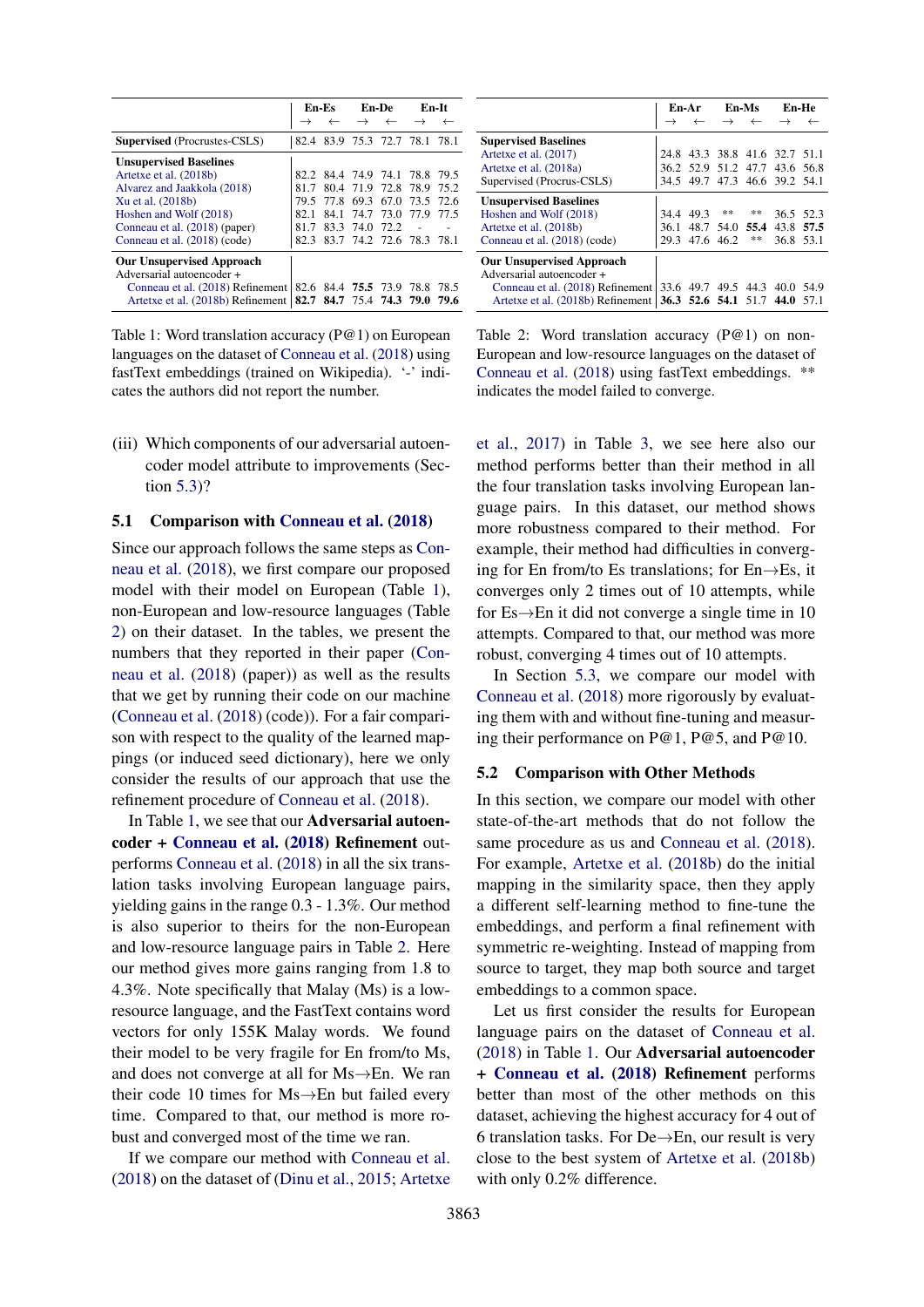|                                                         |                     | En-It En-Es   |    |  |
|---------------------------------------------------------|---------------------|---------------|----|--|
|                                                         |                     | $\rightarrow$ |    |  |
| <b>Supervised Baselines</b>                             |                     |               |    |  |
| Artetxe et al. (2017)                                   | 39.7 33.8 32.4 27.2 |               |    |  |
| Artetxe et al. (2018a)                                  | 45.3 38.5 37.2 29.6 |               |    |  |
| Procrustes-CSLS                                         | 44.9 38.5 33.8 29.3 |               |    |  |
| <b>Unsupervised Baselines</b>                           |                     |               |    |  |
| Artetxe et al. (2018b)                                  | 47.9 42.3 37.5 31.2 |               |    |  |
| Conneau et al. (2018) (paper)                           | $45.1$ $38.3$ -     |               |    |  |
| Conneau et al. (2018) (code)                            | 44.9 38.7 34.7      |               | ** |  |
| <b>Our Unsupervised Approach</b>                        |                     |               |    |  |
| Adversarial autoencoder +                               |                     |               |    |  |
| Conneau et al. (2018) Refinement                        | 45.3 39.4 35.2 29.9 |               |    |  |
| Artetxe et al. (2018b) Refinement   47.6 42.5 37.4 31.9 |                     |               |    |  |

Table 3: Word translation accuracy (P@1) on the English-Italian and English-Spanish language pairs of Dinu-Artetxe dataset (Dinu et al., 2015; Artetxe et al., 2017). All methods use CBOW embeddings. \*\* indicates the model failed to converge; '-' indicates the authors did not report the number.

On the dataset of Dinu et al. (2015); Artetxe et al. (2017) in Table 3, our Adversarial autoencoder + Conneau et al. (2018) Refinement performs better than other methods except Artetxe et al. (2018b). On average our method lags behind by about 2%. However, as mentioned, they follow a different refinement and mapping methods. For non-European and low-resource language pairs in Table 2, our Adversarial autoencoder + Conneau et al. (2018) Refinement exhibits better performance than others in one translation task, where the model of Artetxe et al. (2018b) performs better in the rest. One important thing to notice here is that other unsupervised models (apart from ours and Artetxe et al. (2018b)) fail to converge in one or more language pairs.

We notice that the method of Artetxe et al. (2018b) gives better results than other baselines, even in some translation tasks they achieve the highest accuracy. To understand whether the improvements of their method are due to a better initial mapping or better post-processing, we conducted two additional experiments. In our first experiment, we use their method to induce the initial seed dictionary and then apply iterative Procrustes solution (same refinement procedure of Conneau et al. (2018)) for refinement. Table 4 shows the results. Surprisingly, on both datasets their initial mappings fail to produce any reasonable results. So we suspect that the main gain in (Artetxe et al., 2018b) comes from their finetuning method, which they call *robust self learn-*

|                           |                                                             | En-It | En-Es |      |
|---------------------------|-------------------------------------------------------------|-------|-------|------|
|                           |                                                             |       |       |      |
| Dinu-Artetxe Dataset   ** |                                                             | **    | **    | $**$ |
| Conneau Dataset           | $\begin{array}{ ccc} 01.2 & 01.6 & 04.7 & 05.1 \end{array}$ |       |       |      |

Table 4: Conneau et al. (2018) refinement applied to the initial mappings of Artetxe et al. (2018b). \*\* indicates the model failed to converge.

*ing*. In our second experiment, we use the initial dictionary induced by our adversarial training and then apply their refinement procedure. Here for most of the translation tasks, we achieve better results; see the model Adversarial autoencoder + Artetxe et al. (2018b) Refinement in Tables 1 - 3. These two experiments demonstrate that the quality of the initial dictionary induced by our model is far better than that of Artetxe et al. (2018b).

## 5.3 Model Dissection

We further analyze our model by dissecting it and measuring the contribution of each novel component that is proposed in this work. We achieve this by *incrementally* removing a new component from the model and evaluating it on different translation tasks. In order to better understand the contribution of each component, we evaluate each model by measuring its P@1, P@5, and P@10 with fine-tuning and without fine-tuning. In case of without fine-tuning, the models apply the CSLS neighbor search directly on the mappings learned from the adversarial training, *i.e.,* no Procrustes solution based refinement is done after the adversarial training. This setup allows us to compare our model directly with the adversarial model of Conneau et al. (2018), putting the effect of finetuning aside.

Table 5 presents the ablation results for En-Es, En-De, and En-It in both directions. The first row (Conneau-18) presents the results of Conneau et al. (2018) that uses adversarial training to map the *word embeddings*. The next row shows the results of our full model. The subsequent rows incrementally detach one component from our model. For example, - Enc. adv denotes the variant of our model where the target encoder is not trained on the adversarial loss ( $\theta_{E\chi}$  in Eq. 4); - - Recon excludes the post-cycle reconstruction loss from - Enc. adv, and - - - Cycle excludes the cycle consistency from - - Recon. Thus, - - - Cycle is a variant of our model that uses only adversarial loss to learn the mapping. However, it is important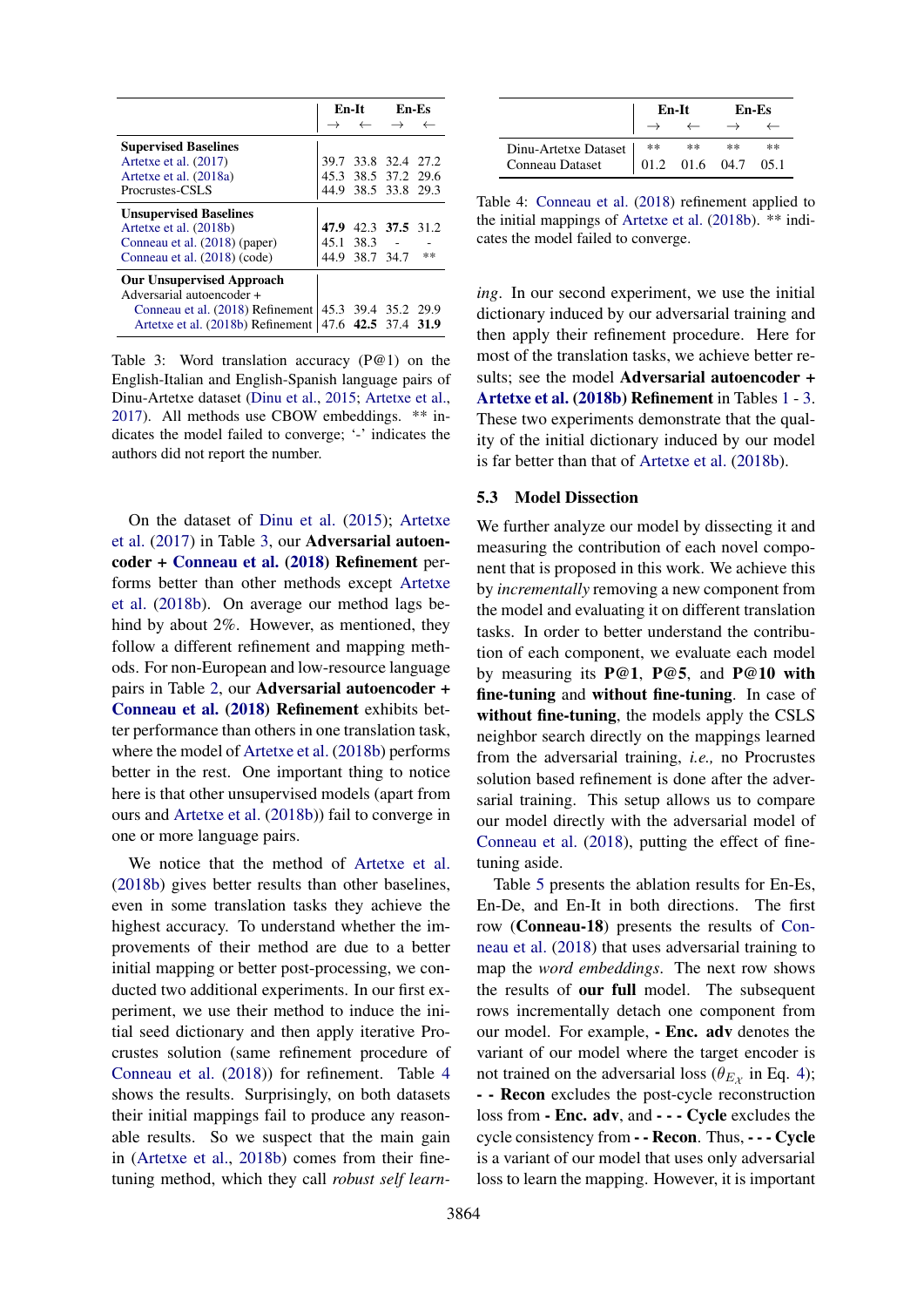|                             | $En \rightarrow Es$        |                         | $Es \rightarrow En$ |      |           |      | $En \rightarrow De$ |      |                                                                                               | $De \rightarrow En$ |           |                                                                                                                                               | $En \rightarrow It$ |           |      | $It \rightarrow En$ |           |      |
|-----------------------------|----------------------------|-------------------------|---------------------|------|-----------|------|---------------------|------|-----------------------------------------------------------------------------------------------|---------------------|-----------|-----------------------------------------------------------------------------------------------------------------------------------------------|---------------------|-----------|------|---------------------|-----------|------|
|                             |                            |                         |                     |      |           |      |                     |      |                                                                                               |                     |           | P@1 P@5 P@10   P@1 P@5 P@10   P@1 P@5 P@10   P@1 P@5 P@10   P@5 P@10   P@1 P@5 P@10                                                           |                     |           |      |                     |           |      |
|                             | <b>Without Fine-Tuning</b> |                         |                     |      |           |      |                     |      |                                                                                               |                     |           |                                                                                                                                               |                     |           |      |                     |           |      |
| <b>Conneau-18</b> 65.3 73.8 |                            |                         | 80.6                |      |           |      |                     |      |                                                                                               |                     |           | $\begin{array}{ccccccccc} 66.7 & 78.3 & 80.8 & 61.5 & 70.1 & 78.2 & 60.3 & 70.2 & 77.0 & 64.8 & 75.3 & 79.4 & 63.8 & 77.1 & 81.8 \end{array}$ |                     |           |      |                     |           |      |
| Our (full)                  | 71.8                       | 81.1                    | 85.7                | 72.7 | 81.5      | 83.8 | 64.9                | 74.4 | 81.8                                                                                          |                     | 63.1 71.3 | 79.8                                                                                                                                          | 68.2                | 78.9      | 83.7 |                     | 67.5 77.6 | 82.1 |
| - Enc. adv                  | 70.5                       | 79.7                    | 83.5                | 71.3 | 80.4      | 83.3 | 63.7                | 73.5 | 79.3                                                                                          | 62.6                | 70.5      | 79.0                                                                                                                                          | 67.6                | 77.3      | 82.7 | 66.2                | 78.3      | 82.5 |
| - - Recon                   | 70.1                       | 78.9                    | 83.4                | 70.8 | 81.1      | 83.4 | 63.1                | 73.8 | 80.5                                                                                          |                     | 62.2 71.7 | 78.7                                                                                                                                          | 66.9                | 79.7      | 82.1 | 64.8                | 78.6      | 82.1 |
| $- -$ Cycle                 | 66.8                       | 76.5                    | 82.1                | 67.2 | 79.9      | 82.7 | 61.4                | 69.7 | 77.8                                                                                          |                     | 60.1 69.8 | 76.5                                                                                                                                          | 65.3                | 75.1      | 78.9 |                     | 64.4 77.6 | 81.7 |
|                             |                            | <b>With Fine-Tuning</b> |                     |      |           |      |                     |      |                                                                                               |                     |           |                                                                                                                                               |                     |           |      |                     |           |      |
| <b>Conneau-18</b> 82.3 90.8 |                            |                         | 93.2                |      | 83.7 91.9 | 93.5 |                     |      | $\begin{array}{ c c c c c c c c } \hline 74.2 & 89.0 & 91.5 & 72.6 & 85.7 \hline \end{array}$ |                     |           | 88.8                                                                                                                                          |                     | 78.3 88.4 | 91.1 | 78.1                | 88.2      | 90.6 |
| Our (full)                  |                            | 82.6 91.8               | 93.5                | 84.4 | 92.3      | 94.3 | 75.5                | 90.1 | 92.9                                                                                          | 73.9                | 86.5      | 89.3                                                                                                                                          | 78.8                | 89.2      | 91.9 | 78.5                | 88.9      | 91.1 |
| - Enc. adv                  | 82.5                       | 91.6                    | 93.5                | 84.3 | 92.1      | 94.3 | 75.4                | 89.7 | 92.7                                                                                          | 73.5                | 86.3      | 89.2                                                                                                                                          | 78.4                | 89.0      | 91.8 | 78.1                | 88.7      | 91.0 |
| - - Recon                   | 82.5                       | 91.6                    | 93.4                | 84.1 | 92.2      | 94.3 | 75.3                | 89.4 | 92.6                                                                                          | 73.2                | 85.9      | 89.0                                                                                                                                          | 78.2                | 89.1      | 91.9 | 78.2                | 88.8      | 91.2 |
| $- -$ Cycle                 | 82.4                       | 91.0                    | 93.1                | 83.6 | 92.2      | 94.0 | 74.3                | 89.7 | 92.6                                                                                          | 72.7                | 86.1      | 89.1                                                                                                                                          | 77.8                | 89.2      | 91.8 | 77.4                | 88.3      | 90.8 |

Table 5: Ablation study of our adversarial autoencoder model on the dataset of Conneau et al. (2018).

to note that in contrast to Conneau et al. (2018), our mapping is performed at the code space.

As we compare our full model with the model of Conneau et al. (2018) in the *without fine-tuning* setting, we notice large improvements in all measures across all datasets:  $5.1 - 7.3\%$  in En $\rightarrow$ Es, 3 - 6% in Es→En, 3.4 - 4.3% in En→De, 1 - 3% in De→En, 3.4 - 4.3% in En→It, and 0.3 - 3.7% in It→En. These improvements demonstrate that our model finds a better mapping compared to Conneau et al. (2018). Among the three components, the cycle consistency is the most influential one across all languages. Training the target encoder adversarially also gives a significant boost. The reconstruction has less impact. If we compare the results of *- - - Cycle* with *Conneau-18*, we see sizeable gains for En-Es in both directions. This shows the benefits of mapping at the code level.

Now let us turn our attention to the results with fine-tuning. Here also we see gains across all datasets for our model, although the gains are not as verbose as before (about 1% on average). However, this is not surprising as it has been shown that *iterative fine-tuning* with Procrustes solution is a robust method that can recover many errors made in the initial mapping (Conneau et al., 2018). Given a good enough initial mapping, the measures converge nearly to the same point even though the differences were comparatively more substantial initially; for example, notice that the scores are very similar for P@5 and P@10 measures after fine-tuning.

## 6 Conclusions

We have proposed an adversarial autoencoder framework to learn the cross-lingual mapping of monolingual word embeddings of two languages in a completely unsupervised way. In contrast to the existing methods that directly map word embeddings, our method first learns to transform the embeddings into latent code vectors by pretraining an autoencoder. We apply adversarial training to map the distributions of the source and target code vectors. In our adversarial training, both the mapper and the target encoder are treated as generators that act jointly to fool the discriminator. To guide the mapping further, we include constraints for cycle consistency and post-cycle reconstruction.

Through extensive experimentations on six different language pairs comprising European, non-European and low-resource languages from two different data sources, we demonstrate that our method outperforms the method of Conneau et al. (2018) for all translation tasks in all measures (P@{1,5,10}) across all settings (with and without fine-tuning). Comparison with other existing methods also shows that our method learns better mapping (not considering the fine-tuning). With an ablation study, we further demonstrated that the cycle consistency is the most important component followed by the adversarial training of target encoder and the post-cycle reconstruction. In future work, we plan to incorporate knowledge from the similarity space in our adversarial framework.

#### Acknowledgments

The authors would like to thank the funding support from MOE Tier-1 (Grant M4011897.020).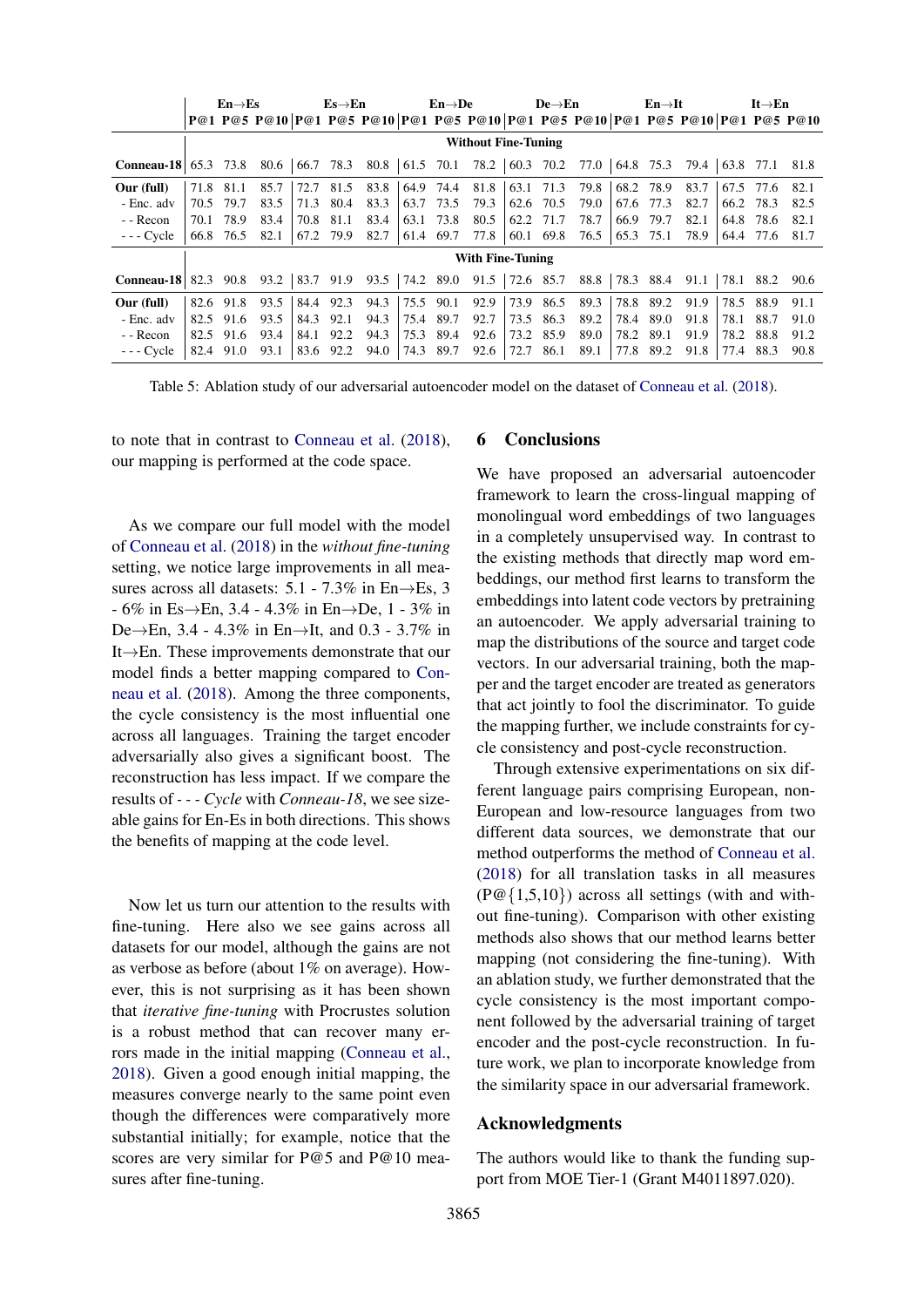### References

- David Alvarez and Tommi Jaakkola. 2018. Gromovwasserstein alignment of word embedding spaces. In *Proceedings of the 2018 Conference on Empirical Methods in Natural Language Processing*, pages 1881–1890. Association for Computational Linguistics.
- David Alvarez-Melis and Tommi Jaakkola. 2018. Gromov-wasserstein alignment of word embedding spaces. In *Proceedings of the 2018 Conference on Empirical Methods in Natural Language Processing*, pages 1881–1890. Association for Computational Linguistics.
- Mikel Artetxe, Gorka Labaka, and Eneko Agirre. 2016. Learning principled bilingual mappings of word embeddings while preserving monolingual invariance. In *Proceedings of the 2016 Conference on Empirical Methods in Natural Language Processing*, pages 2289–2294, Austin, Texas. Association for Computational Linguistics.
- Mikel Artetxe, Gorka Labaka, and Eneko Agirre. 2017. Learning bilingual word embeddings with (almost) no bilingual data. In *Proceedings of the 55th Annual Meeting of the Association for Computational Linguistics (Volume 1: Long Papers)*, pages 451–462, Vancouver, Canada. Association for Computational Linguistics.
- Mikel Artetxe, Gorka Labaka, and Eneko Agirre. 2018a. Generalizing and improving bilingual word embedding mappings with a multi-step framework of linear transformations. In *Proceedings of the Thirty-Second AAAI Conference on Artificial Intelligence*, pages 5012–5019.
- Mikel Artetxe, Gorka Labaka, and Eneko Agirre. 2018b. A robust self-learning method for fully unsupervised cross-lingual mappings of word embeddings. In *ACL*.
- Piotr Bojanowski, Edouard Grave, Armand Joulin, and Tomas Mikolov. 2017. Enriching word vectors with subword information. *Transactions of the Association for Computational Linguistics*, 5:135–146.
- Alexis Conneau, Guillaume Lample, Marc'Aurelio Ranzato, Ludovic Denoyer, and Hervé Jégou. 2018. Word translation without parallel data. In *International Conference on Learning Representations (ICLR)*.
- Georgiana Dinu, Angeliki Lazaridou, and Marco Baroni. 2015. Improving zero-shot learning by mitigating the hubness problem. In *ICLR, Workshop track*.
- Manaal Faruqui and Chris Dyer. 2014. Improving vector space word representations using multilingual correlation. In *Proceedings of the 14th Conference of the European Chapter of the Association for Computational Linguistics*, pages 462–471. Association for Computational Linguistics.
- Ian J. Goodfellow. 2017. NIPS 2016 tutorial: Generative adversarial networks. *CoRR*, abs/1701.00160.
- Yedid Hoshen and Lior Wolf. 2018. Non-adversarial unsupervised word translation. In *Proceedings of the 2018 Conference on Empirical Methods in Natural Language Processing*, pages 469–478. Association for Computational Linguistics.
- Guillaume Lample, Alexis Conneau, Ludovic Denoyer, and Marc'Aurelio Ranzato. 2018a. Unsupervised machine translation using monolingual corpora only. In *International Conference on Learning Representations (ICLR)*.
- Guillaume Lample, Myle Ott, Alexis Conneau, Ludovic Denoyer, and Marc'Aurelio Ranzato. 2018b. Phrase-based & neural unsupervised machine translation. In *Proceedings of the 2018 Conference on Empirical Methods in Natural Language Processing (EMNLP)*.
- Thang Luong, Hieu Pham, and Christopher D. Manning. 2015. Bilingual word representations with monolingual quality in mind. In *Proceedings of the 1st Workshop on Vector Space Modeling for Natural Language Processing*, pages 151–159. Association for Computational Linguistics.
- Alireza Makhzani, Jonathon Shlens, Navdeep Jaitly, and Ian J. Goodfellow. 2015. Adversarial autoencoders. *CoRR*, abs/1511.05644.
- Antonio Valerio Miceli Barone. 2016. Towards crosslingual distributed representations without parallel text trained with adversarial autoencoders. In *Proceedings of the 1st Workshop on Representation Learning for NLP*, pages 121–126. Association for Computational Linguistics.
- Tomas Mikolov, Quoc V. Le, and Ilya Sutskever. 2013a. Exploiting similarities among languages for machine translation. *CoRR*, abs/1309.4168.
- Tomas Mikolov, Ilya Sutskever, Kai Chen, Greg S Corrado, and Jeff Dean. 2013b. Distributed representations of words and phrases and their compositionality. In *Advances in Neural Information Processing Systems 26*, pages 3111–3119. Curran Associates, Inc.
- Sebastian Ruder, Ivan Vulic, and Anders Sogaard. 2017. A survey of cross-lingual word embedding models.
- Samuel L. Smith, David H. P. Turban, Steven Hamblin, and Nils Y. Hammerla. 2017. Offline bilingual word vectors, orthogonal transformations and the inverted softmax. In *International Conference on Learning Representations (ICLR)*.
- Anders Søgaard, Sebastian Ruder, and Ivan Vulić. 2018. On the limitations of unsupervised bilingual dictionary induction. In *Proceedings of the 56th Annual Meeting of the Association for Computational Linguistics (Volume 1: Long Papers)*, pages 778– 788. Association for Computational Linguistics.